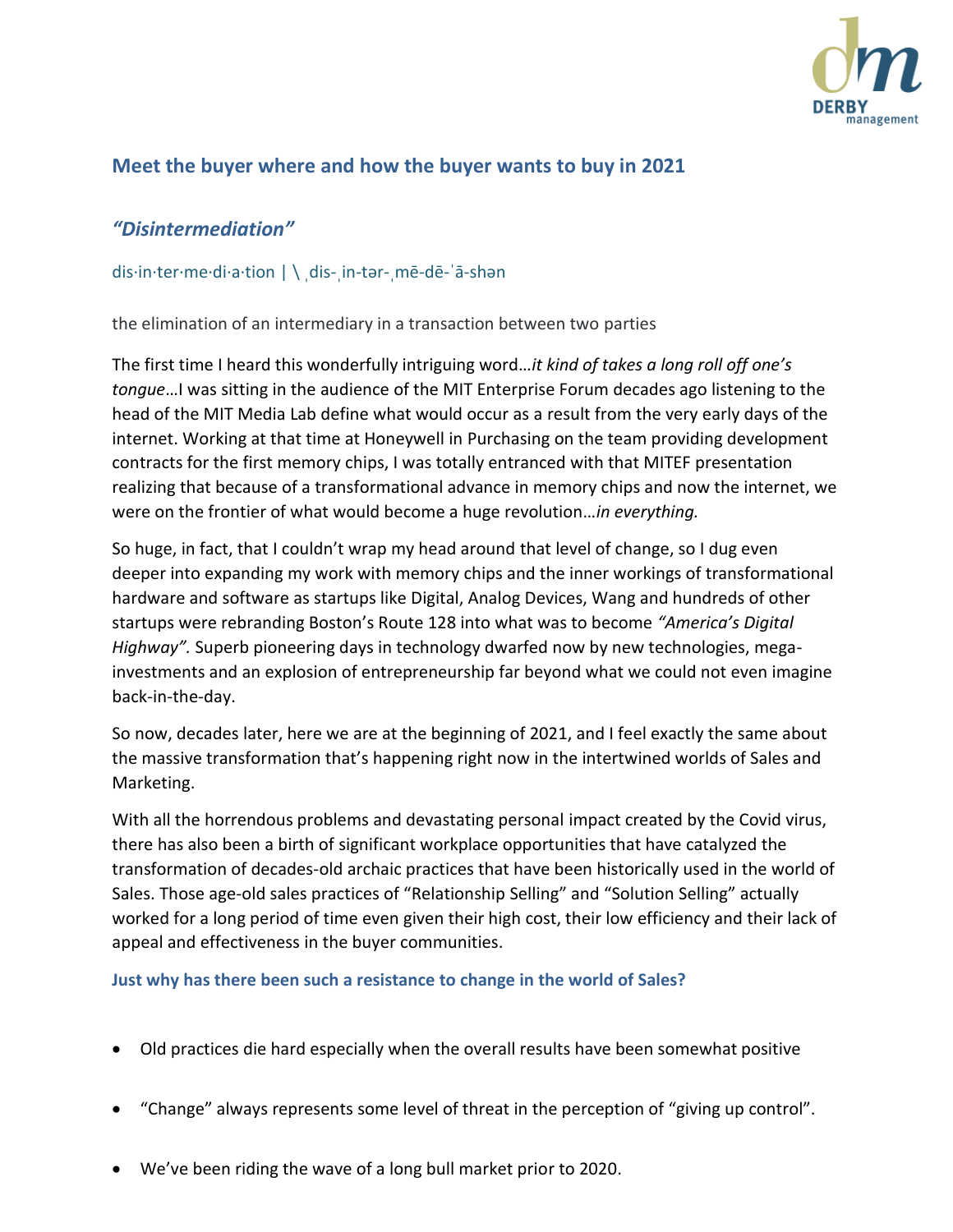

But then, with an earth-shattering explosion in the first two weeks of March followed by a series of continuing major business and disruptions, out of necessity, we were forcibly thrust into a rapidly changing sales environment where the only thing that remained constant was…*in fact*…change itself.

So, here we are one year later with certain market segments unable to recover simply due to their own economics and the physics of repeated shutdowns and space reductions such that they ultimately could not/cannot survive. The cruel side of this "survival of the fittest" result is that this disruption unfortunately will continue to wreak havoc in 2021 in those same markets.

On the positive side of what occurred in 2020 is that a brave new world of still-unfolding new sales practices and advanced sales and marketing technologies have been birthed which have catapulted the practice of professional Sales into what we now predict will be unparalleled growth opportunities in 2021.

Before taking a look at B2B sales, let's personalize this acceleration of what we call "digital marketing and selling" simply because these words are at the essence of what this change is all about, plus all of the other consultant-speak terms being used are ridiculously confusing.

Now, let's approach this new environment for B2B sales by first viewing it from our own personal experiences as consumers since we have all dramatically changed our shopping behavior and buying practices during the years leading up to 2020, and then last year, we took a giant leap forward.

In a disintermediated world, Amazon moved from merely selling books to today's "Amazon-First" shopping mentality of ordering everything online from "things-we-need" to the more personal purchases of clothes and shoes to a huge increase this year in every type and level of preparation of food (50% of food shopping in 2020 occurred online) and now to doctorprescribed pharmaceuticals.

- Auto Zone who still maintains around 6,000 physical stores also now provides an easy- toorder online presence with extraordinary service plus partnering online with Walmart to make ordering and pick up of their products that much easier.
- Uber, with revenue of \$14.2B and a market value of \$72B, of course, disintermediated the taxi industry years ago, so the story of Uber and similar companies is very old disintermediation news. What's "newer" (*but not really new)* is Uber Eats with 2020 revenues of \$2.5B (that's "billion with a "B") with 80% of that ordering done from a phone. That disintermediation created unicorns like \$1.9B Door Dash and \$3B Instacart and a hundred plus other similar companies you may have never heard of.

With ecommerce sales at record levels of over \$690B for 2020 and estimates of \$890B expected in 2022, it is simply impossible to believe that industry and commercial sales will *"go back"* to a sales process in which Joey BagaDonuts stops by a customer's or prospect's office to *"just have coffee"* or *"talk about what you're planning for business."*.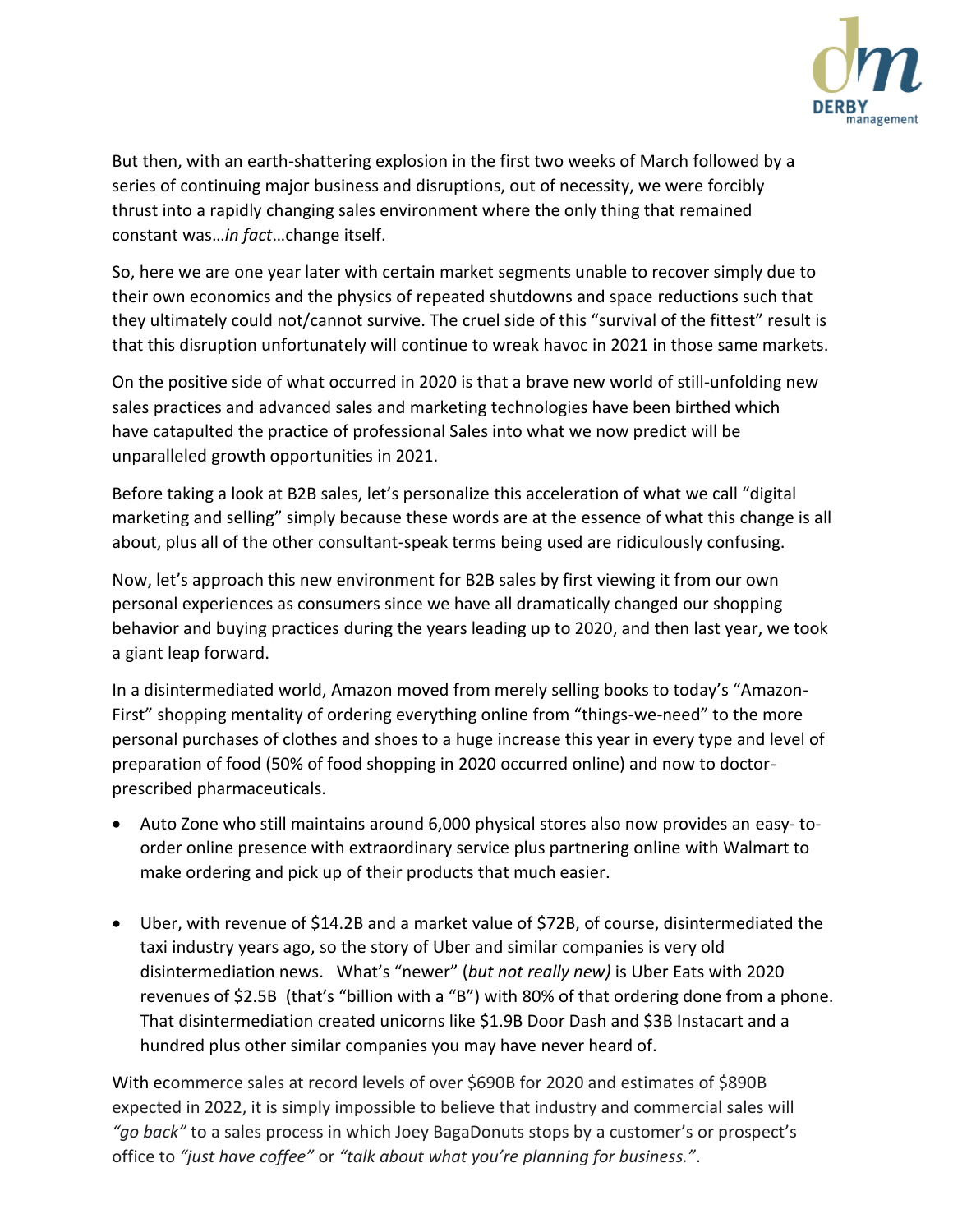

Joey today is an unnecessary interruption who comes with a very high cost, has low productivity and is a major irritant to the buyer side of the table since he adds little to no value. Let's put this into perspective that on average B2B salespeople, taken as a group, each year reach only 50% to 60% of the annual quota that they agreed to. These are smart and experienced people, but they continue to operate with archaic tools and relationship drive-bys, and the overall quota results are ridiculously terrible.

### • **The 2015-2019 relationship of Buyers & Salespeople**

Industry data shows that following the same face-to-face B2B sales call, 56% of the salespeople involved responded that their meetings with their potential buyers were positive, and they were looking forward to more meetings and doing business.

On the other side of that same table, the data states that 74% of those same buyers, when interviewed, responded that that same meeting was a waste of time, and they would never take another meeting with that salesperson. Of B2B buyers, only 18% said that their meetings with salespeople met their expectations, and only 7% responded that they would schedule a follow-on meeting with the salesperson both because (1) the salesperson was not prepared and (2) the meeting took too much time.

- **A physical F2F meeting takes on average 50% more time** than necessary just because it's a physical meeting and, to some degree, both sides of the table feel that there's a necessity to acknowledge respect to one another in their putting time into the meeting. On the other hand, in a virtual world, online sales meetings on average take 30 minutes, are more down to earth plus they are sharply defined in time constraints given the very nature of the online format and its sharp focus.
- **Remote selling** *before 2020* had increased 40% since 2010 to at least one day per week with a significant majority of salespeople at the end of 2020 now stating that they would want to work from home at least part time for the rest of their careers.



## Remote working is expected to stay relevant, even after COVID-19

n=317 CFOs and finance leaders<br>n=1,200 full-time employees in the U.S., re-calculated for 40 hours work week, April 16 to 17, 2020<br>ources: Gartner, getAbstract, as of April 2020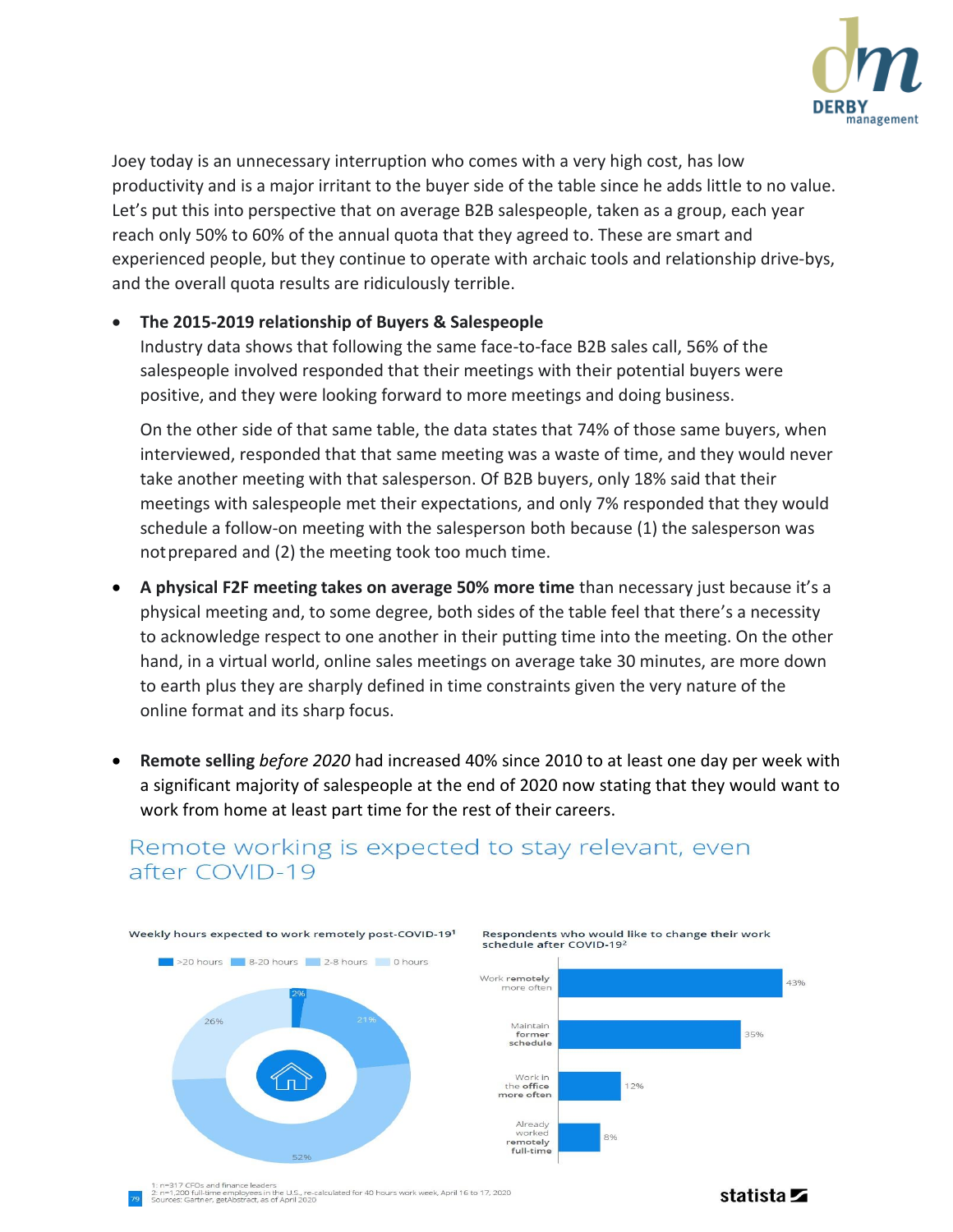

We also know that when taken, as a whole of all workers and not just salespeople, the economic advantage of remote work is very significant. Obviously, we also recognize the fact that there is the human side of this statistic that *"wants to get back into the office*", and that there is corresponding level of stress created by working remotely. Having said that, most of what we have been calling "field salespeople" for decades have been working remotely for decades.

## Economic impact of remote working could result in annual savings of over US\$700bn in the U.S. alone



## Corporate remote working policies have changed with a majority allowing a full or hybrid remote model



## Benefits and struggles of working from home became quickly apparent



Biggest benefits to working remotely<sup>1</sup>

#### Biggest struggles with working remotely<sup>2</sup>



'What's the biggest benefit you see to working remotely?"; n=3,521 remote workers<br>'What's the biggest struggle you see to working remotely?"; n=3,521 remote workers<br>urces: Buffer, as of February 2020

statista **Z**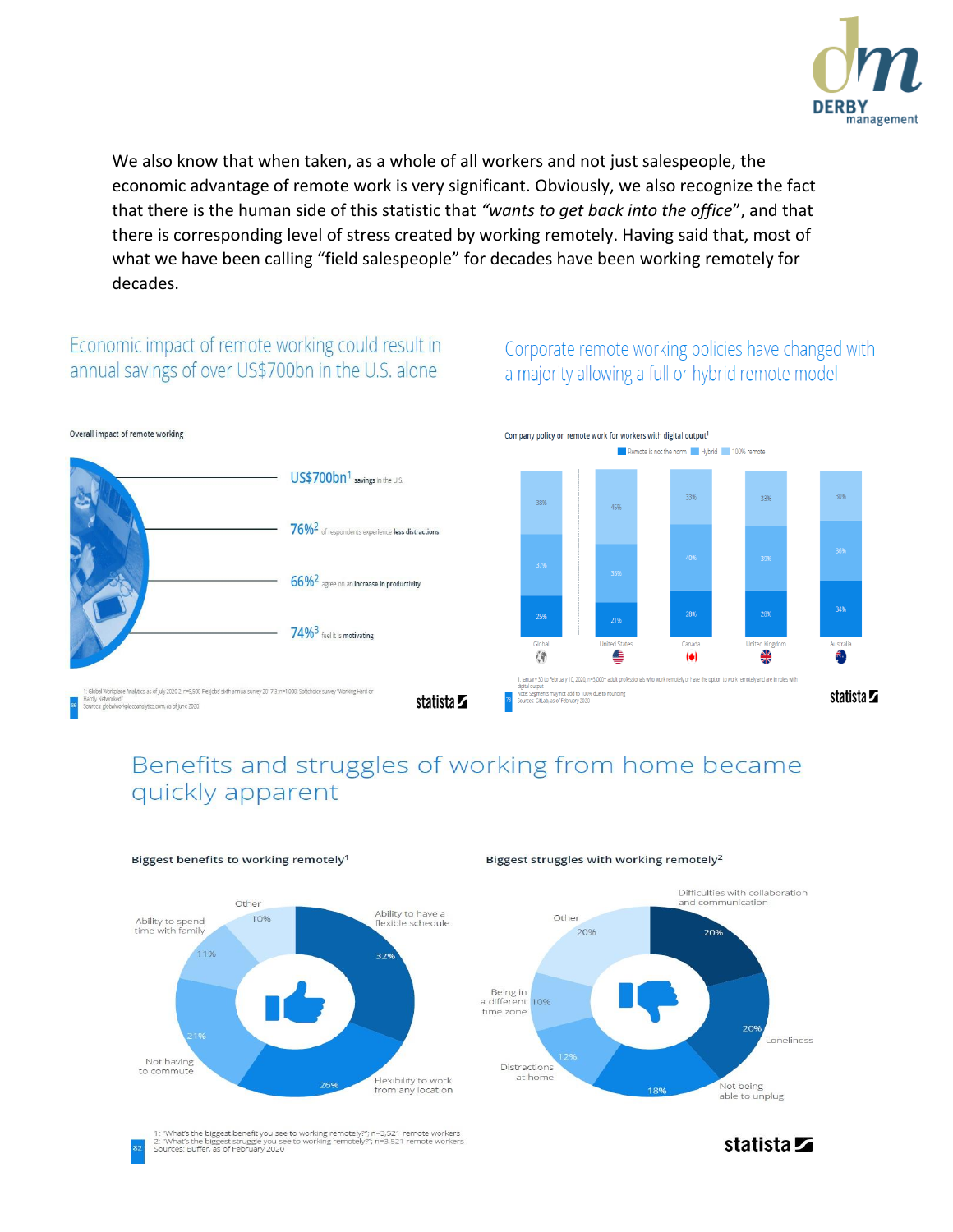

### • **"Outside" or "Field Sales" and "Inside Sales" terms have become totally blurred.**

With selling successes in a wide variety of industries in 2020, gone are the days when a field salesperson jumps on a plane Monday morning, travels to three cities during the week and arrives back at midnight on Thursday to "go into the office to catch up" on Friday. In a world of extended sales travel either by air or car, the data shows that *at best,* the effective time of actual real selling time as a percentage of the total available that a field salesperson has to sell is 50%.

• After a year plus of successfully selling remotely, it is simply impossible to imagine that the average sale of anything will be done sitting in front of a buyer or a group of buyers for 30 minutes let alone for two hours unless there is a demo meeting or something else which requires a hands-on experience.

Are there going to be exceptions? Sure, for product demos such as above for long negotiations and some final presentations when "feeling the room" or "closing the deal" requires to be physically "at the table". Having said that, this month we recently closed a \$500K deal which had taken four months where everything was virtual.

Of course, there are benefits and struggles to working remotely, but critical to any salesperson is the primary issue of their own time efficiency. The survey data from the past ten months shows the following benefits stated by salespeople:

- not commuting (21% of the people reported)
- flex scheduling to work from any location (26%)
- ability to have a flexible schedule (32%)

Going forward there will, of course, be "salespeople" and "account executives", and whatever other titles want to be added into the mix. We believe strongly that it will be unimportant where these individuals are located, or how they present their information and show value to their prospects.

What will count more than anything will be the efficiency and effectiveness of how salespeople demonstrate that customer value which requires a new breed of salesperson not focused on "relationships" or "solutions", but on adding fundamental value to the businesses of their customers. "*Value Selling"* is relatively new as a sales concept, and in the use of its tactics, at its very core, it requires a very strong customer-first culture and an operational platform built with a formal sales process and integrated tools and technologies.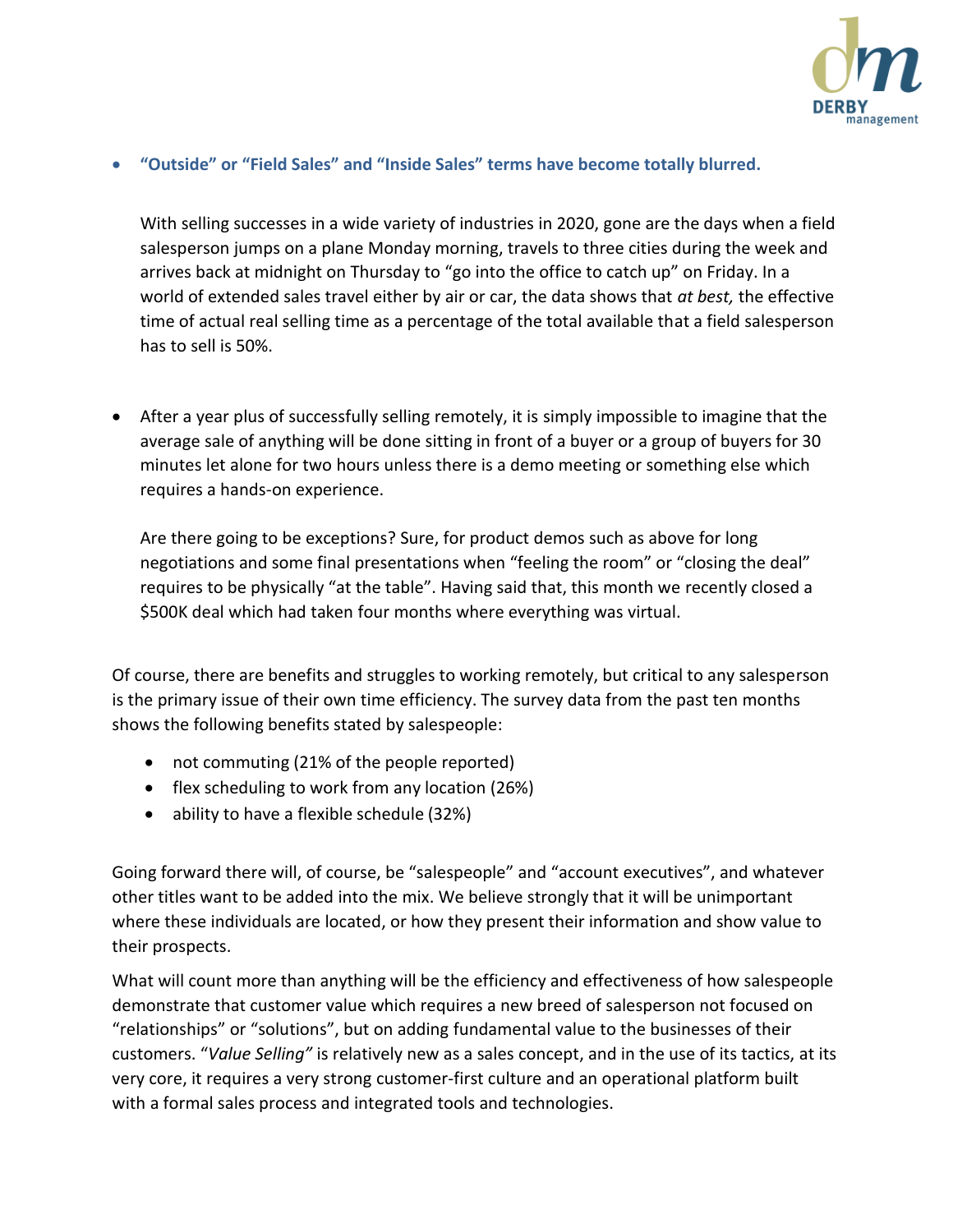

# Job types differed in their suitability for working from home with business development leading



## **Meet the buyer where the buyer wants to buy**

By now, we've all read-or at least heard about-the 2016 Forrester stat that points out that 70% of the major buying decisions are already made by the prospect's buying team long before any discussion with any supplier simply as a result of accessing data, competitive comparisons and customer reviews online. That math goes like this:

- Out of every 10 potential suppliers…
- only 6 were reviews online...
- of those 4 were contacted
- resulting in actual meeting for 2 to 4
- the other 6 never knew that there was a buying process going on.

*And that data was from back-in-the-day four or five years ago.*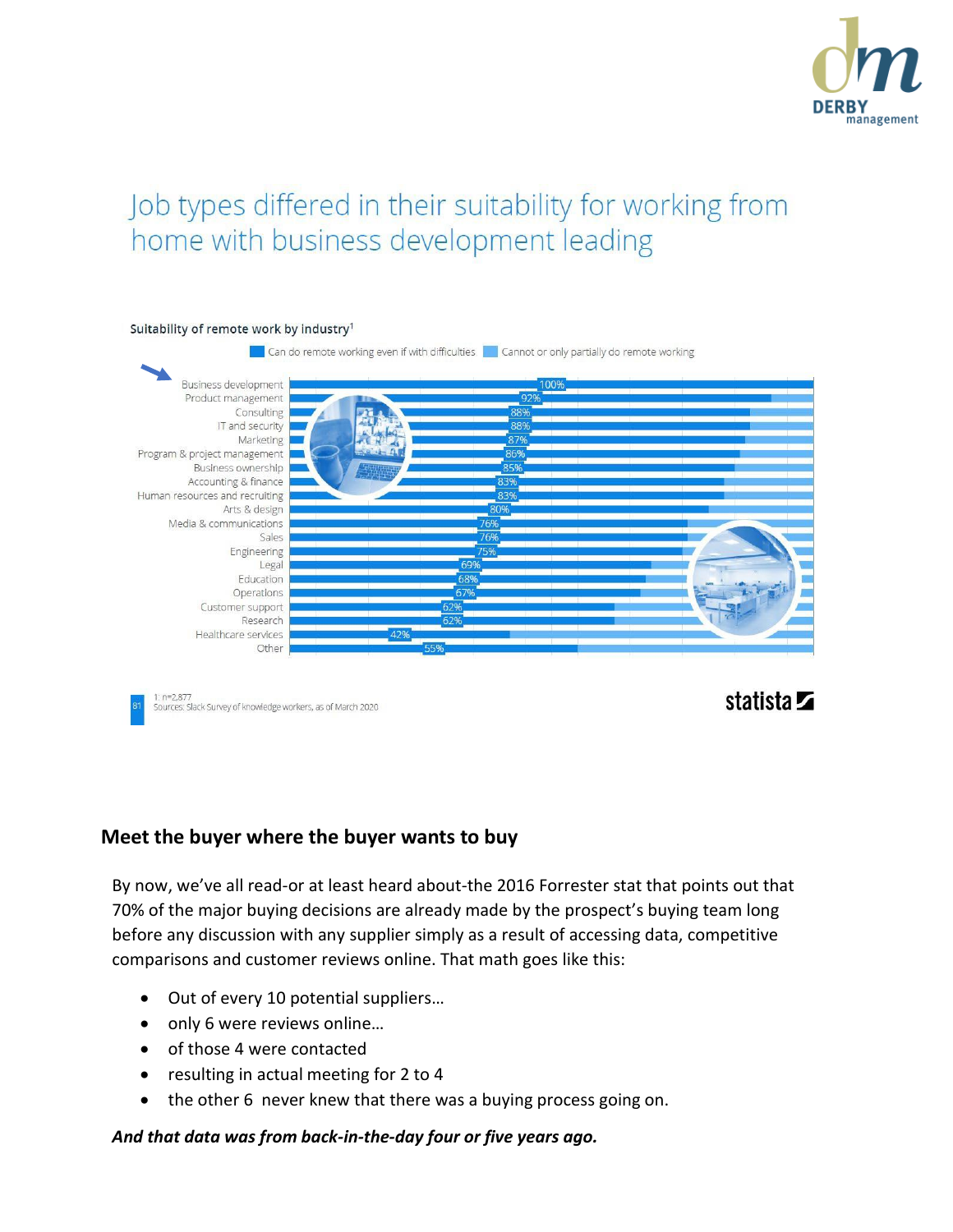

In a world of rapid and unprecedented change where traditional buying habits and classic distribution models no longer make sense either in terms of cost, efficiencies or time requirements on both sides of the buying table in almost every industry, today's professional salesperson needs to meet today's buyer wherever and however they want to meet…using a process of how they want purchase.

Every traditional supply chain is in the process of being disrupted and potentially disintermediated, and, if your immediate thought is *"well, not in my world of solder or steel or specialty chemicals,* then look no further than tires or specialty components.

- Back-in-the-day, tire companies such as Goodyear and Bridgestone, had their own stores, and there are still a few around. Going online, they quickly partnered with companies such as Tire Hub. Today, consumers go online, just type in their license plate numbers and arrange for the tire installers to come to their driveway.
- We think of Honeywell as a heating control company. Unless we're in the airplane industry, and then we would know that the Honeywell annually sells \$12B of aerospace parts online.
- Solder is both a commodity and also highly specialized varieties of adhesive products that used to be sold by traveling salespeople with large catalogs that sat unused on buyers' bookshelves. Today, salespeople and product specialists at **[Ellsworth Industries](https://www.ellsworth.com/)** handle sales online with pre-sales work being provided through highly rated informative "how-to" videos and marketing blogs.
- Personally, I'm a techy nerd always pushing the envelope, and because I drive (*actually used-to-drive*) 40,000 miles a year, I end up buying a new Subaru every 12-14 months. 10 years ago, I started the practice of buying my cars online, and I've never visited a car dealership since then except for service. Last week, a new car was delivered to where I was on vacation. All the comparison shopping, auctioning, negotiating and financials were done online using a variety of software and virtual tools.
- Since all of us have been very comfortable in our consumer use of UPS, FedEx and Amazon for the last few years, those same buying patterns, which have historically been B2C, have now, out of necessity, in almost every industry successfully transitioned over to B2B. The result has been unprecedented growth everywhere in online sales in 2020. Easier, cheaper, and, most importantly, less time being spent in identifying, negotiating and closing on the actual purchase for both buyers and sellers!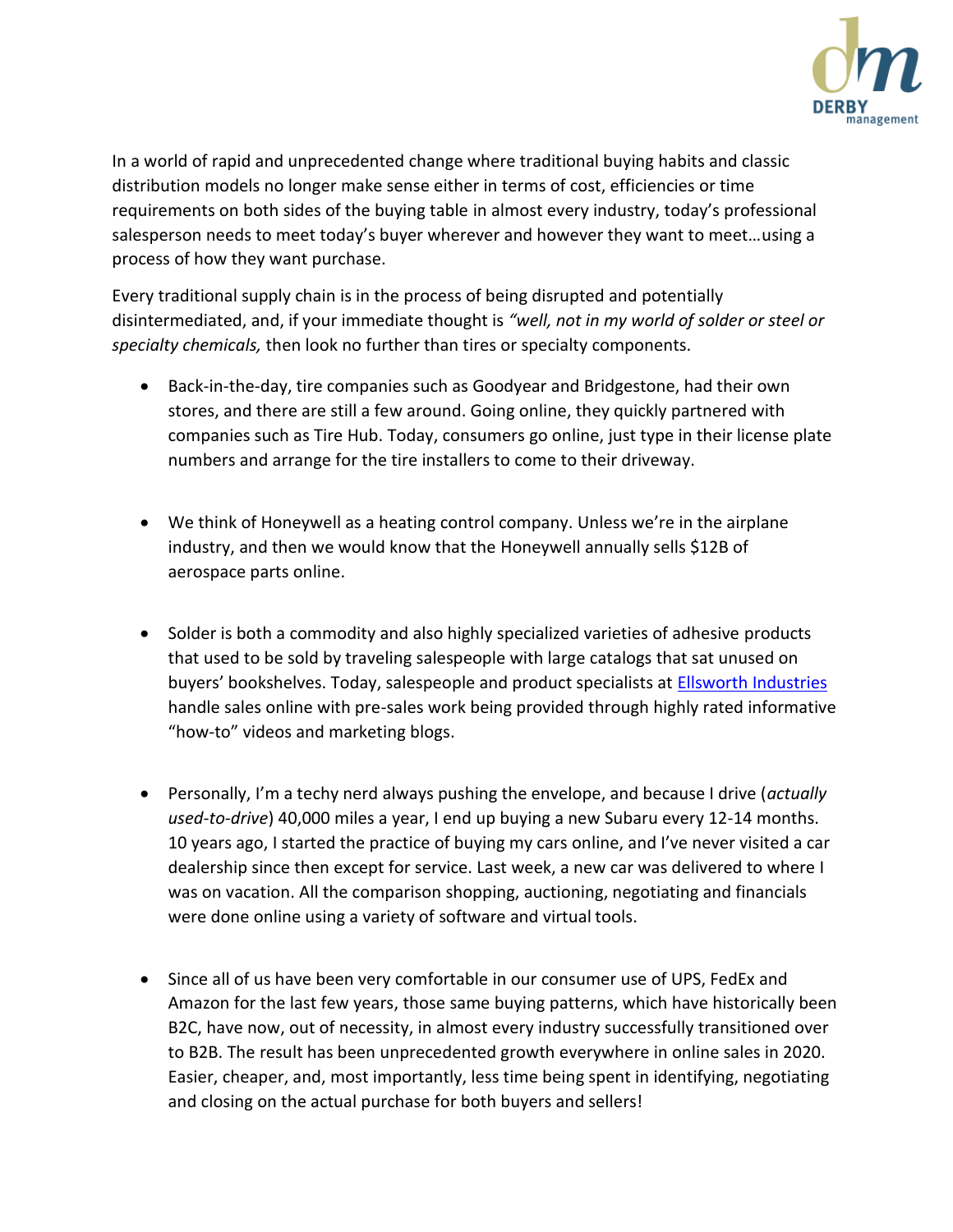

- One-to-two-hour commutes have been reduced to zero providing much better use of both business and personal time. And, then there's the added significant social impact on the climate and sustainability.
- Online sales meetings, even in a corporate B2B world of products and services, tend to be much more focused, down-to-earth, and pointedly specific as to answering the question of how we can do business together…*or not.*
- 1.9 billion people shop online; 63% of all purchases begin online and 50% use mobile

The summary of this is that over the last few years, e-commerce has become an indispensable part of our lives in general and of the global retail framework specifically. Like many other industries, the retail landscape has undergone a substantial transformation following the advent of the internet, and thanks to the ongoing digitalization of modern life, consumers now profit from the perks of online transactions. As internet access increases everywhere, th[e number of digital buyers worldwide k](https://www.statista.com/statistics/251666/number-of-digital-buyers-worldwide/)eeps climbing. In 2019, an estimated

1.92 billion people purchased goods or services online. During the same year, [e-retail](https://www.statista.com/statistics/379046/worldwide-retail-e-commerce-sales/) [sales s](https://www.statista.com/statistics/379046/worldwide-retail-e-commerce-sales/)urpassed \$3.5 trillion U.S. dollars worldwide.

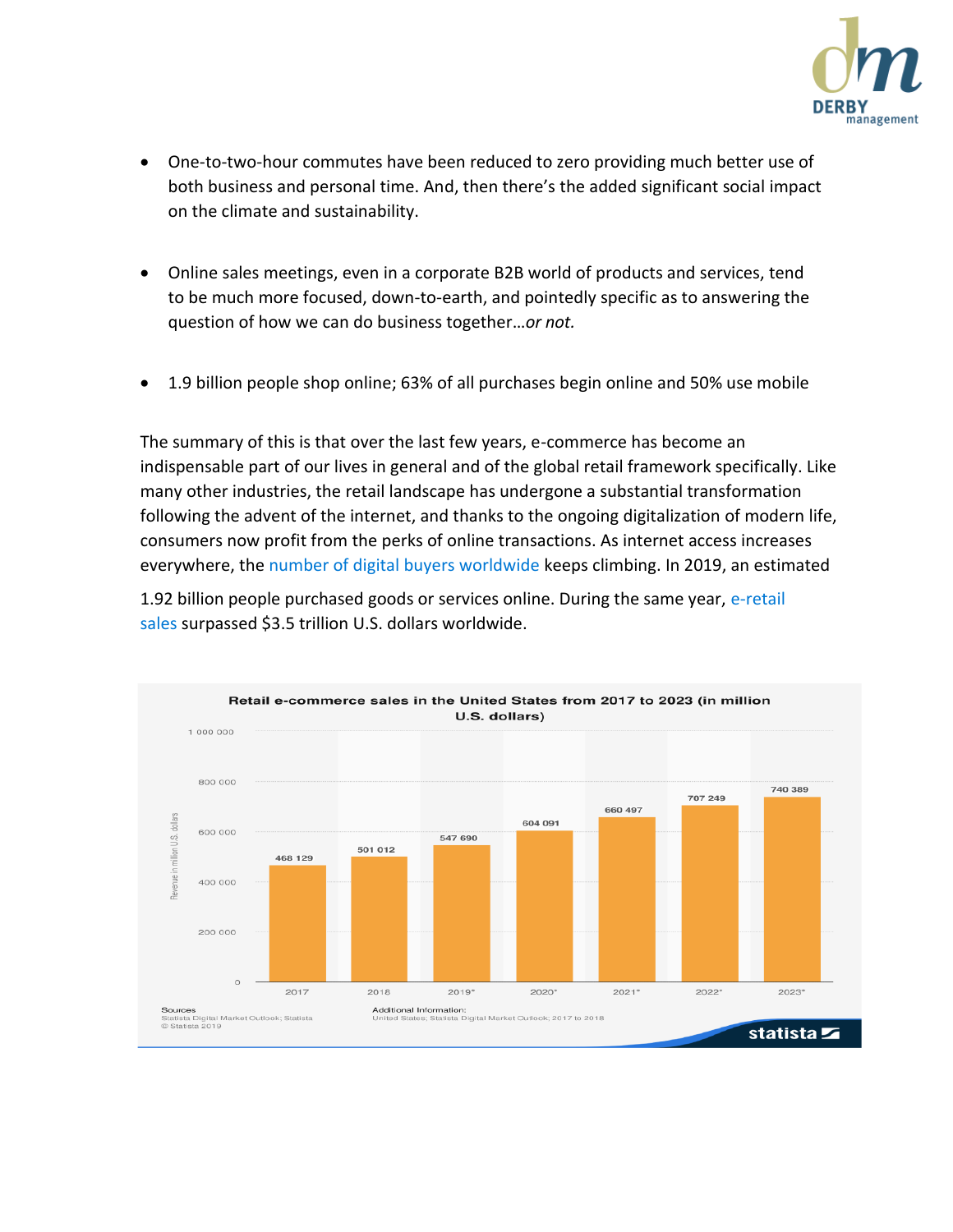

## **Ok, so I know what you're thinking right now!**

*But wait a minute, that's retail, and I work in a…*machine shop, a law firm, a chemical plant, a meat packaging company, a financial investment firm, a rope manufacturing business…and whatever else you can think of, and that transformation is not going to happen to our industry.

**Guess what, it already has!** It may not have happened in your actual business for your sales and marketing people in the way they go to market with your new prospects and existing customers, but it already has in your purchasing department, on your manufacturing floor, in your IT department and in your engineering labs in a totally digital experience simply because it's easier, it's more competitive, it's cheaper and more time efficient.

Current industry survey data clearly shows that an overwhelming 71% of B2B sales leaders believe that their role will change dramatically in five years. Good data, but I believe that the scope of five years is way too long, and that if this survey were to be completed right now in 2021 and brought down to a more granular level, the timing would be two years at the most.

The top-of-the-funnel "sales prospecting" has already gone totally virtual. No one either in a BDR role or working as an SE in any sales process, formal or not, can be effective unless they are totally fluent in the language and inner workings of a CRM and in the use of basic tools like LinkedIn Navigator. Fluency in other social media channels and in video are also basic requisites for any sales rep today who expects to remain on the competitive edge.

Add to this that in order for your business to remain competitive internally, it's been operating digitally anyhow for most of the past decade. Maybe not in Sales, but everywhere else in the company's operations from Finance to Operations to Engineering.

Add to that baseline the simple fact that in 2020 1.92 billion people*-most probably including*  you- have been purchasing food, clothes, electronics, cars and do their personal banking totally online, and they are simply now not going to change their work routines and wait for salespeople to…

- …"just stop by"
- …leave random and archaic voicemails
- …fill their Inbox with annoying vague emails

Bottom line is that although traditional relationship-bound salespeople (what we used to call "field salespeople") knew that their world was rapidly changing (in fact, not changing, but collapsing), and that their customers were asking for more efficiency and more data transparent, not until 2020 was there anything to force this change.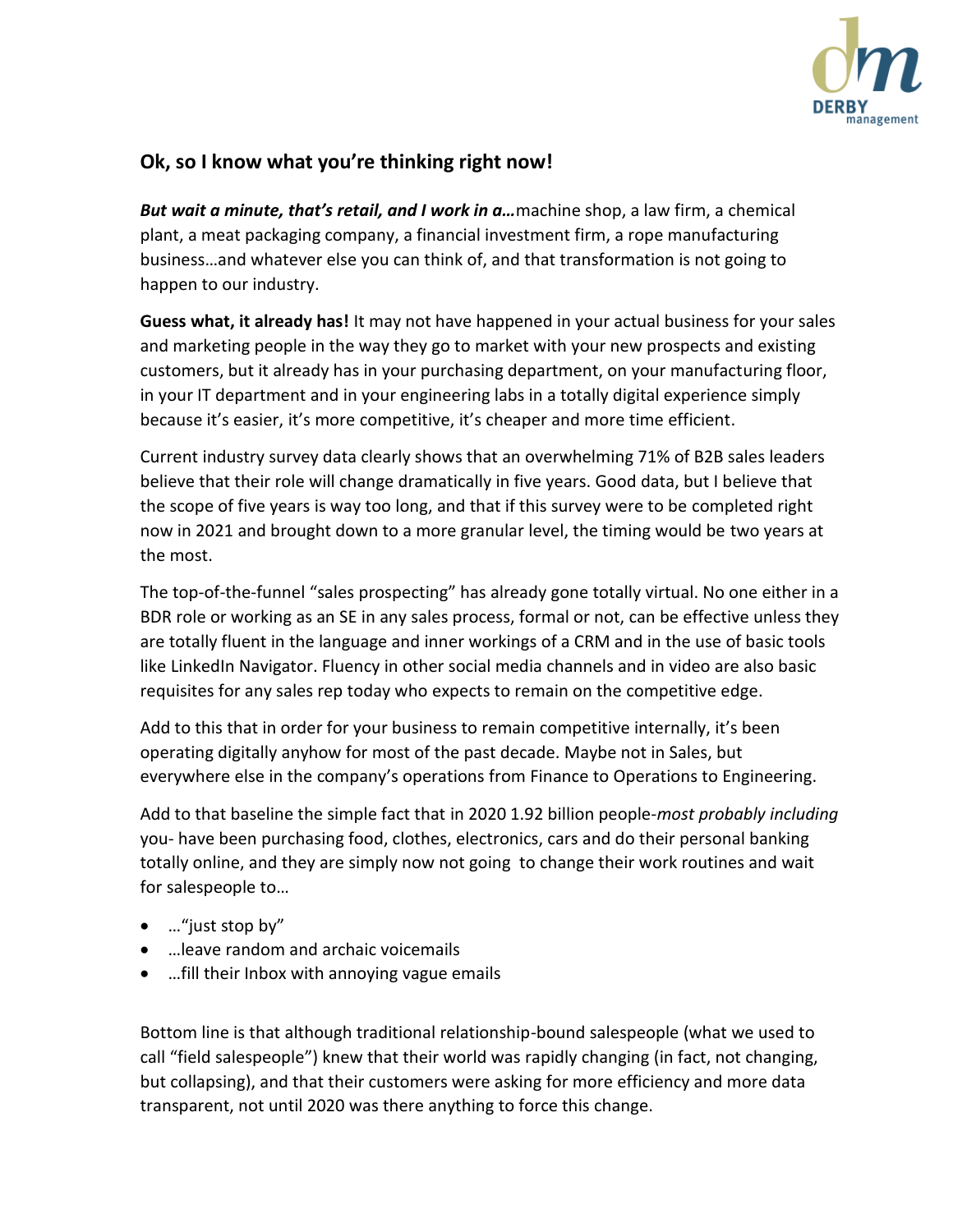

Now that this change in both marketing and selling methodologies has taken place relatively successfully for the past 10 months and, in many cases has proven to be both more efficient and customer-effective than before, 2021 marks the beginning of a new way with new methods and new processes through which we be selling going forward. We're simply never going back to *"the old days*" of 2019!

## **The practice of face-to-face selling with trips, visits and "stopping by" is over! The questions to be answered now are:**

- How will you prepare, develop and retrain your salespeople in 2021?
- How will you create your own customized sales process and useful tools?
- How will you gear up your sales team to be fluent in their tech platforms?

…plus, many more questions which require detailed answers and follow-one tactics.

The reality is that if you are behind the competitive edge of this new world of marketing and selling, that's fine as long as you recognize it, and accept that the world of Sales has changed dramatically both out of the necessities of 2020, but most importantly, because your customers are demanding it. If you recognize that you're behind, but now want to catch up, recognize also that this is not a transformation that can be made overnight. Having said that, it is also not a process which can be delayed during 2021 since you would lose out on an incredible growth year coming up.

Right now, is the perfect time to put in place a small, but formal task team consisting of senior management from Sales, Marketing and IT/Sales Enablement to take a hard objective look at what you currently have in terms of sales processes, tools, technologies and people so that you can plan how and when you will make the required changes this year.

By putting a formal task team of senior managers in place anoints the seriousness and the commitment to the process and brings everyone in line with what changes will be made.

## **A few basic steps to start your thinking process:**

### **Step #1: Create the Plan: Senior Management in 30 days**

This is a very tactically rich action plan. Do not overthink the strategy component of this plan, which is very simple quite frankly. The "strategy" becomes the company objective of putting in place and executing on a one-year plan to transform your Sales organization to be the connective tissue between what you have as products with what your customers want. Much more important is figuring out the details of what a tactical and action plan will be in order to make this transformation this year.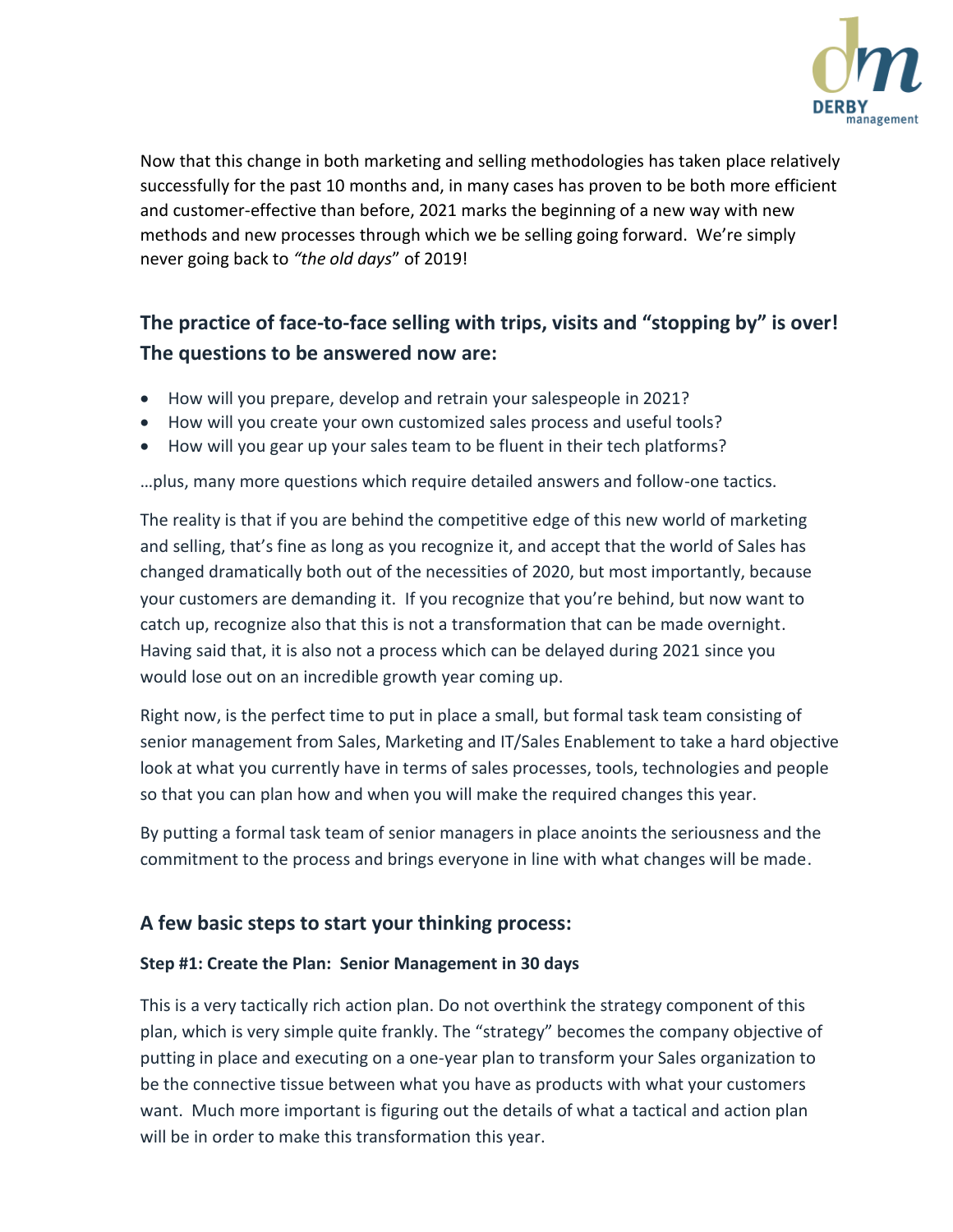

- Define in detail the objectives you want to achieve in 2021
- Do that for the year and then back it up into quarterly chunks
- Focus on (1) the customer experience, (2) the 2021 sales model, and (3) culture
- Do a SWOT on what you have now in Sales processes, tools, metrics and people.
- Focus your 2021 plan primarily on the "Weaknesses" and "Opportunities"
- Decide who will be responsible and when
- Formalize announce the overall plan and review Step #2 in detail every month.

### **Step #2: Create the details of an execution-focused plan (60 more days).**

With the architecture of a baseline plan done by senior management in Step #1, this step becomes the hard work of working through the details. It may be that the entire senior team who worked through Step #1, stays together for Step #2, but most likely this task team will be led by the head of Sales and the hands-on subordinates from Sales, Marketing and IT. These individuals will become the real mechanics with their fingers deep into the crankcase oil of the new Sales engine.

- This task team is focused to the detailed construction of the new sales process
- Individuals in both title and style who will spend significant time on this project
- People including a few salespeople who have respect and will be listened to
- Responsible for detailing each of the process steps, the tools and technologies
- Responsible for architecting a complete digital sales enablement hub
- Responsible for crafting the rules and practices for the entire sales team
- Responsible for the actual roll out, the training and follow up certification

### **Step #3: Follow up and revisions (each quarter)**

- No plan is ever perfect, especially in a major transformative change
- Three months after the formal launch, the task teams need to come back together
- Conduct a review of what's working, what's not, and quickly adjust
- Formalize more training and coaching using interactive virtual tools
- Continue to repeat a formal review process every three months for a year.